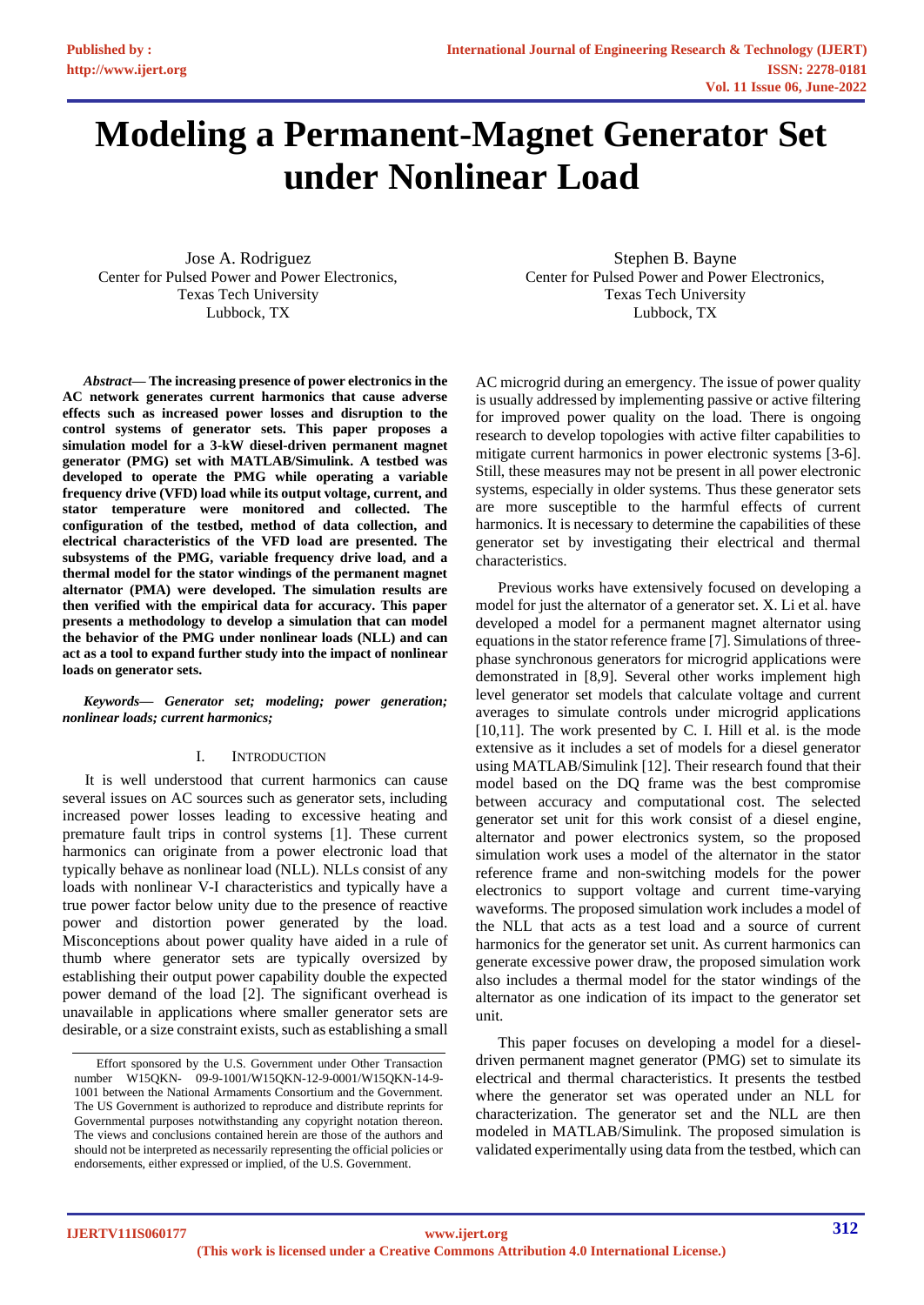be utilized to investigate the impact of current harmonics, such as the degradation of generator set lifetime.

# II. EXPERIMENTAL TESTBED

A testbed was developed to operate the PMG with a variable frequency drive (VFD) load as the NLL. The MEP-831A PMG was selected for this study. The PMG was designed for establishing small AC networks in military applications, but it has been plagued with reliability issues. It uses a 4.4 kW diesel engine to drive a three-phase permanent magnet alternator (PMA) with a power rating of 3.3 kW. The PMA then powers a power electronics converter (PEC) to output a single-phase 120 VAC / 240 VAC at 60 Hz with a power rating of 3 kW [13]. The VFD drives a dynamo to couple power to a three-phase AC network. Fig. 1 shows a block diagram of the testbed for the PMG with the VFD load. A sensor board was developed to measure the output line-neutral voltages, output phase currents of the PMG. For temperature monitoring, the sensor board uses platinum resistance temperature detectors (RTDs) placed around the end-windings of the PMA to measure stator winding temperature. Fig. 2 shows the testbed with the PMG, the operator who monitors the test site, and several NLLs present. These NLLs include a lighting structure using magnetic ballasts, two full-bridge rectifier loads with separate DC loads, and a commercial battery charger, and were implemented as an effort to collect empirical data from the PMG while driving NLLs [14]. The VFD load was selected for this simulation work because it draws the most power from the generator set, can be adjusted to operate in different power levels, and generates the lowest true power factor among the NLLs.



Fig. 1. Block diagram for PMG testbed.



Fig. 2. Image of the PMG testbed.

The VFD load uses an ATV12HU22M2 commercial variable frequency inverter driving a dynamo consisting of two three-phase 3 kW/208 V induction machines to deliver power to an AC network. The power demand of the VFD load can be set with the inverter's frequency. Fig. 3 shows the PMG's output voltage and current with the VFD load, while fig. 4 shows the frequency spectrum of the output current waveform, up to the tenth harmonic. The maximum apparent power draw is 2.6 kVA and the maximum real power draw of the VFD load is 1.48 kW.



Fig. 3. Voltage and current waveforms with VFD load.



Fig. 4. Spectrum of current waveform with VFD load.

## III. SIMULINK MODEL

A PMG and VFD load model was developed in MATLAB/Simulink using a combination of components from the Simscape and specialized power systems library. Figure 5 shows the layout of the Simulink model, with the PMG model consisting of the diesel engine, alternator, and inverter subsystem.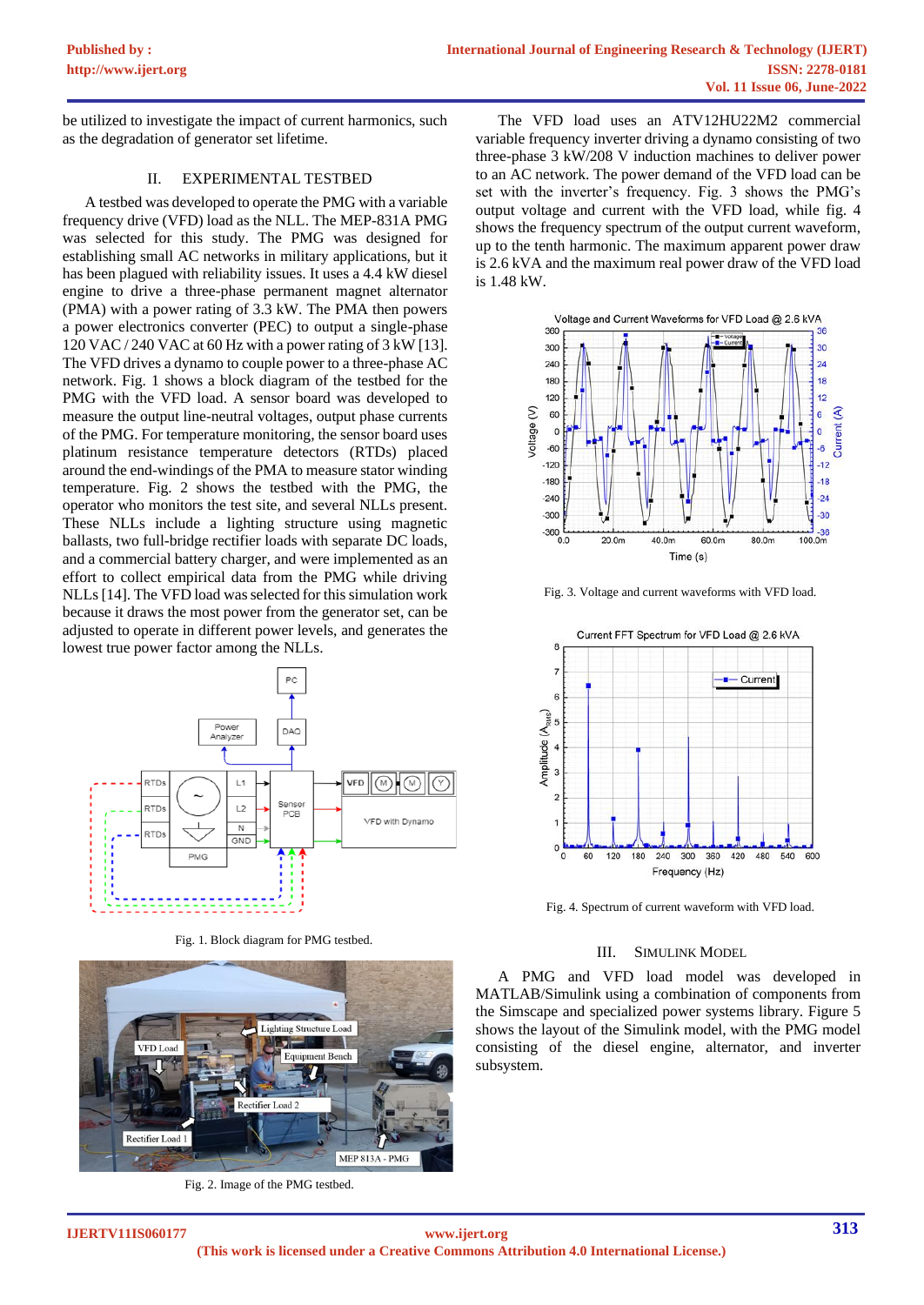

Fig. 5. Simulink model structure.

The 4.9-kW Yanmar L70AE diesel engine from the PMG is modeled using an engine block from the Simscape library. The alternator subsystem uses a permanent magnet synchronous motor (PMSM) block to model the 10-pole threephase wye configuration PMA with a line-line voltage and power rating of 200  $V<sub>RMS</sub>$  and 3.3 kW at 376 rad/s [13]. Table 1 shows a compilation of parameters provided from [13] or measured from the PMA.

The PMA was characterized to determine the flux and stator inductance parameters for the PMSM block. A no-load voltage test was performed by removing the PEC and operating the PMG in an open-loop condition, driving the PMA up to 392 rad/s and resulting in an output line-line voltage of 230 V<sub>RMS</sub>. The linked flux of the PMA is calculated using equation (1):

$$
\varphi = \frac{\sqrt{2} * V_{ll,nl}}{\sqrt{3} * P_p * \omega_{m,nl}}
$$
\n(1)

The PMSM block requires the self-phase inductance  $L_s$  and the mutual inductance Ms. The self-phase inductance was determined by using the equivalent per phase circuit [15] and the resulting equation for  $L_s$  is  $(2)$ :

$$
L_s = \frac{((U_{phase} - V_{phase} - R_s * I_{phase})}{2 * \pi * I_{phase} * f_{sync}} \tag{2}
$$

The mutual inductance is the difference between the mains inductance and the self-phase inductance [16] and the equation for  $M_s$  is (3):

$$
M_{s} = \frac{2 * \mu_{0} * M * C_{l} * t_{P} * N^{2}}{\pi^{2} * P_{p} * A_{g}} - L_{s}
$$
(3)

#### TABLE I. PARAMETERS OF PMA.

| <b>Name</b>        | <b>Symbol</b>                  | Unit      | <b>Value</b> |
|--------------------|--------------------------------|-----------|--------------|
| Induced voltage    | $U_{phase}$                    |           | 127          |
| Phase voltage      | $V_{phase}$                    |           | 115          |
| Phase current      | $I_{phase}$                    | А         | 11.9         |
| Output frequency   | t <sub>svnc</sub>              | Hz        | 300          |
| Turns              | Ν                              | Unitless  | 15           |
| No-load speed      | $\omega_{m,nl}$                | rad/s     | 392          |
| No-load voltage    | $V_{ll,nl}$                    |           | 230          |
| <b>Linked Flux</b> | $\mathbf{W}$                   | mWb       | 96.5         |
| Stator resistance  | $R_{s}$                        | $m\Omega$ | 87.1         |
| Pole pitch         | tp                             | mm        | 40.1         |
| Core length        | $C_{I}$                        | mm        | 400          |
| Air gap            | $A_{\scriptscriptstyle\sigma}$ | mm        | 0.254        |
| Pole pair          | $P_P$                          | Unitless  | 5            |
| Phases             | M                              | Unitless  | 3            |
|                    |                                |           |              |

The temperature of the stator windings is modeled by the PMA thermal model using a lumped parameter thermal model (LPTM). An LPTM can be utilized to perform thermal analysis of the stator assembly [17]. A. Boglietti et al. present several cases where desirable accuracy can be achieved with low order LPTM [18,19]. The LPTM implemented is a third-order RC circuit, where the thermal capacitance corresponds to the stator windings, stator assembly, and rotor mass. The PMA thermal model determines the power dissipation in the windings using a subsystem block that monitors the phase currents of the PMA and calculates the total joule losses. Experimental testing of the PMG without a load shows that the temperature of the windings still increases, due to additional losses on the rotor such as core losses. The second power source is included with a constant power to model this behavior. Table II shows the list of measured dimensions and thermal parameters for calculating the thermal capacitances of the circuit  $[16]$ ,  $[17]$ . Equations  $(4)$ through (6) calculate the thermal capacitance of the stator windings, stator assembly, and rotor, respectively. Equations (7) through (9) calculate the thermal resistances R2, R3, and R4 of the PMA thermal model. The thermal resistance R1 was tuned to match the steady-state temperature rise on the empirical data. Figure 6 shows the LPTM of the stator windings.

$$
C_{th,W} = 0.5 * c_w * P_w * M * S_c * N * L \tag{4}
$$

$$
C_{th,S} = 0.5 * c_s * P_s * \pi * L * (r_{stator}^2 - r_{gap}^2) \quad (5)
$$

$$
C_{th,R} = 0.5 * c_r * P_r * \pi * L * (r_{rotor}^2 - r_{shapt}^2)
$$
 (6)

$$
R_2 = \frac{1}{\pi * h_c * L * r_{rotor}}\tag{7}
$$

$$
R_3 = \frac{1}{h_{gap}*\pi * r_{gap}^2} \eqno(8)
$$

$$
+\frac{1}{\pi * L * (0.5 * r_{gap} * h_{teeth} + k_i * 4 * M * N)}
$$

$$
R_4 = \frac{1}{\pi * h_{shaft} * L * r_{shaft}} \tag{9}
$$

#### TABLE II. THERMAL PARAMETERS OF LPTM.

| <b>Name</b>              | Symbol  | Unit            | Value       |
|--------------------------|---------|-----------------|-------------|
| Winding<br>specific heat | $C_{w}$ | $J/(Kg*K)$      | 385         |
| Stator specific<br>heat  | $C_{s}$ | $J/(Kg*K)$      | 500         |
| Rotor specific<br>heat   | $C_r$   | $J/(Kg*K)$      | 370         |
| Winding<br>Density       | $P_w$   | $Kg/m^3$        | $8.94*10^3$ |
| <b>Stator Density</b>    | $P_{s}$ | $Kg/m^3$        | $7.87*10^3$ |
| <b>Rotor Density</b>     | $P_r$   | $Kg/m^3$        | $8.40*10^3$ |
| Length of PMA            | L       | mm              | 102         |
| Cross-area of<br>wire    | $S_c$   | mm <sup>2</sup> | 3.08        |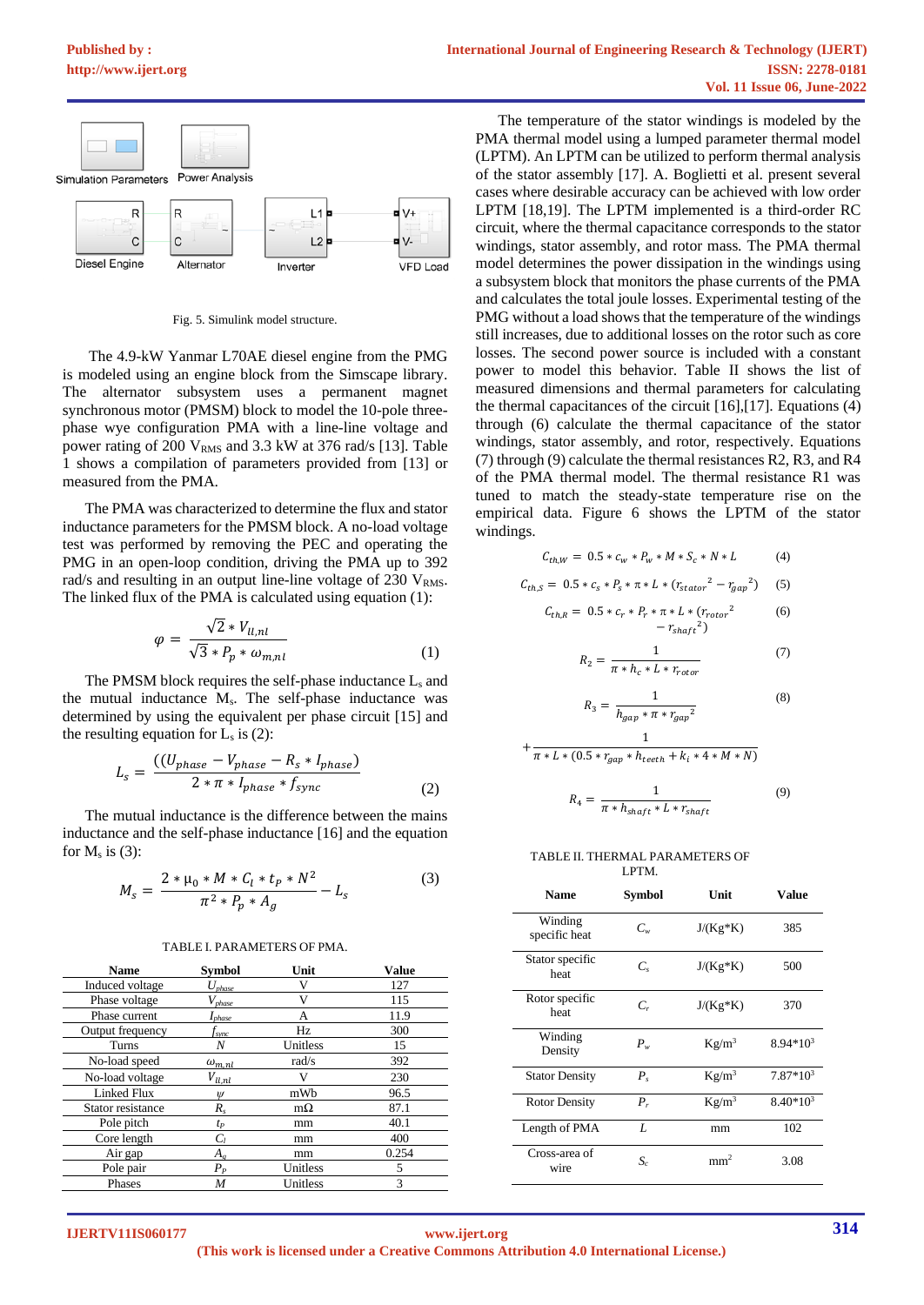| Radius of shaft                                    | $r_{\text{shaft}}$     | mm                                                                      | 12.7                                                              |
|----------------------------------------------------|------------------------|-------------------------------------------------------------------------|-------------------------------------------------------------------|
| Radius of rotor                                    | $r_{rotor}$            | mm                                                                      | 63.5                                                              |
| Inner radius of<br>stator                          | $r_{gap}$              | mm                                                                      | 63.8                                                              |
| Outer radius of<br>stator                          | $r_{\rm{star}}$        | mm                                                                      | 88.9                                                              |
| Thermal<br>conductance of<br>winding<br>insulation | $k_i$                  | $W/(K*m)$                                                               | 0.2                                                               |
| Heat flow<br>coefficient,<br>stator to yoke        | $h_c$                  | $W/(K*m^2)$                                                             | 350                                                               |
| <b>Heat flow</b><br>coefficient,<br>shaft to rotor | $h_{\text{shaff}}$     | $W/(K*m^2)$                                                             | 430                                                               |
| Heat flow<br>coefficient, air<br>gap               | $h_{\text{gap}}$       | $W/(K*m^2)$                                                             | 10.5                                                              |
| Heat flow<br>coefficient,<br>stator teeth          | $h_{\text{teeth}}$     | $W/(K*m^2)$                                                             | 80                                                                |
|                                                    | —<br>—<br>180<br>Power | Cw1<br>R <sub>3</sub> 1<br>œ<br>R <sub>6</sub><br>$\overline{m}$<br>Cr1 | R <sub>3</sub><br>R <sub>5</sub><br>Cs <sub>2</sub><br>$f(x) = 0$ |
|                                                    |                        |                                                                         |                                                                   |

Fig. 6. Third-order LPTM for stator winding.

Fig. 7 shows the half-bridge inverter subsystem, while fig. 8 shows the overall inverter subsystem. The inverter subsystem uses three-phase rectifiers to rectify the PMA's phase voltage and an interface block to transition the model from Simscape components to specialized power systems components for the half-bridge inverters. A controller subsystem measures the bus voltage, filter inductor current, and output voltage of the half bridges for voltage regulation. The half-bridge inverters use non-switching half-bridge modules to improve computational cost. An LCLC filter is implemented which is found on the PEC. The inductors L1 and L2 have a value of 145  $\mu$ H and 60 µH, respectively, and capacitor C11 and C12 have the same value of 40 µF.



Fig. 7. Half-bridge inverter subsystem structure.



Fig. 8. Inverter subsystem structure.

Figure 9 shows the layout of the VFD load subsystem. A subsystem for the VFD load was also developed using specialized power system components. The VFD load subsystem implements a single-phase rectifier to power a threephase inverter. The three-phase inverter uses an average nonswitching model block with space vector modulation. The inverter then drives a dynamo consisting of two induction machines, feeding power into a three-phase source that acts like the AC network load. Figure 10 shows the layout of the dynamo. The parameters of the induction machines were extracted from their datasheets. An inner feedback loop is implemented to regulate the rotor speed of the inductive motor to a reference point controlled by an outer feedback loop to obtain the desired apparent power draw. It was observed that the apparent power draw of the VFD load peaks after ramping up and gradually decreases before reaching a final steady-state value. The feedback loop models this behavior by initially setting the desired reference point 40 % above the desired steady state value. The final steady-state apparent power draw is adjusted by tuning the three-phase inverter frequency.



Fig. 9. VFD load subsystem structure.



Fig. 10. VFD dynamo subsystem structure.

#### IV. DISCUSSION

The results from the simulation were compared with the collected empirical data. The empirical data was collected during a four hour test interval. Figure 11 compares the measured apparent power from the empirical data with the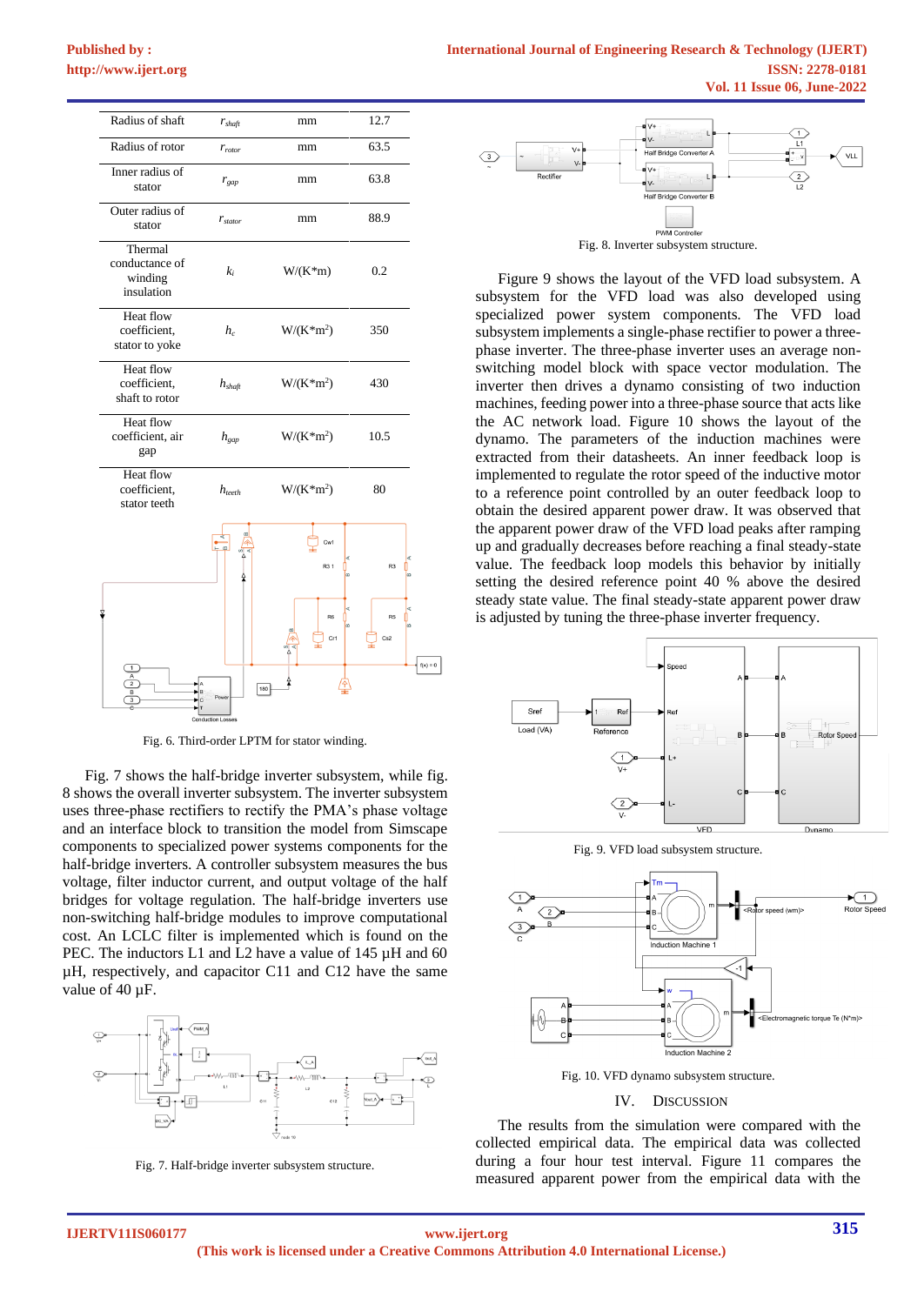apparent power of the simulation. The average apparent power of the empirical data at the end of the testing interval is 2.16 kVA, while for the simulation, it is just slightly above 2.17 kVA. Figure 12 compares the temperature rise from the empirical data and the simulation data. A steady-state temperature value of 50.5 ˚C was measured from the empirical data, while the simulation achieved a temperature rise of 51.2 ˚C.







Figure 13 shows the output current frequency spectrum of the empirical data, while figure 14 shows the output current frequency spectrum of the simulation data. For both figures, the frequency spectrum was calculated using data with equivalent of 100 cycles. The THD of the empirical data is 1.24, whereas the simulation data has a THD of 1.39. The resulting distortion power factor for the empirical and simulation data is 0.62 and 0.58, and with the displacement power factor of 0.98 and 1.0 for the empirical and simulation data, the true power factor is 0.61 and 0.58, respectively. Along with odd and even harmonics, there are also subharmonics present in figure 13 that may result from fluctuations of the rotor speed feedback loop on the VFD load, causing additional distortions in the current waveform.



Fig. 13. Spectrum of current waveform from empirical data.



Fig. 14. Spectrum of current waveform from simulation result.

The presence of the current harmonics increases the apparent power demand of the NLL, subjecting the PMA and the PEC to increased current circulation. Although the input capacitors from the PEC acts as a buffer for the current harmonics generated by the NLL, the increased current draw due to current harmonics from the NLL also increases the current draw and power dissipation in the PMA. The expected lifetime of the PMG can be estimated by considering the continuous operating temperature of its stator windings [20]. The thermal model was implemented into the PMG model to simulate the operating temperatures of the winding while considering its load. Figure 15 compares the temperature rise in the simulation with the VFD load and a resistive load with the equivalent real power draw of the VFD load. The presence of current harmonics causes a temperature increase of 7.8 degrees in the PMA.